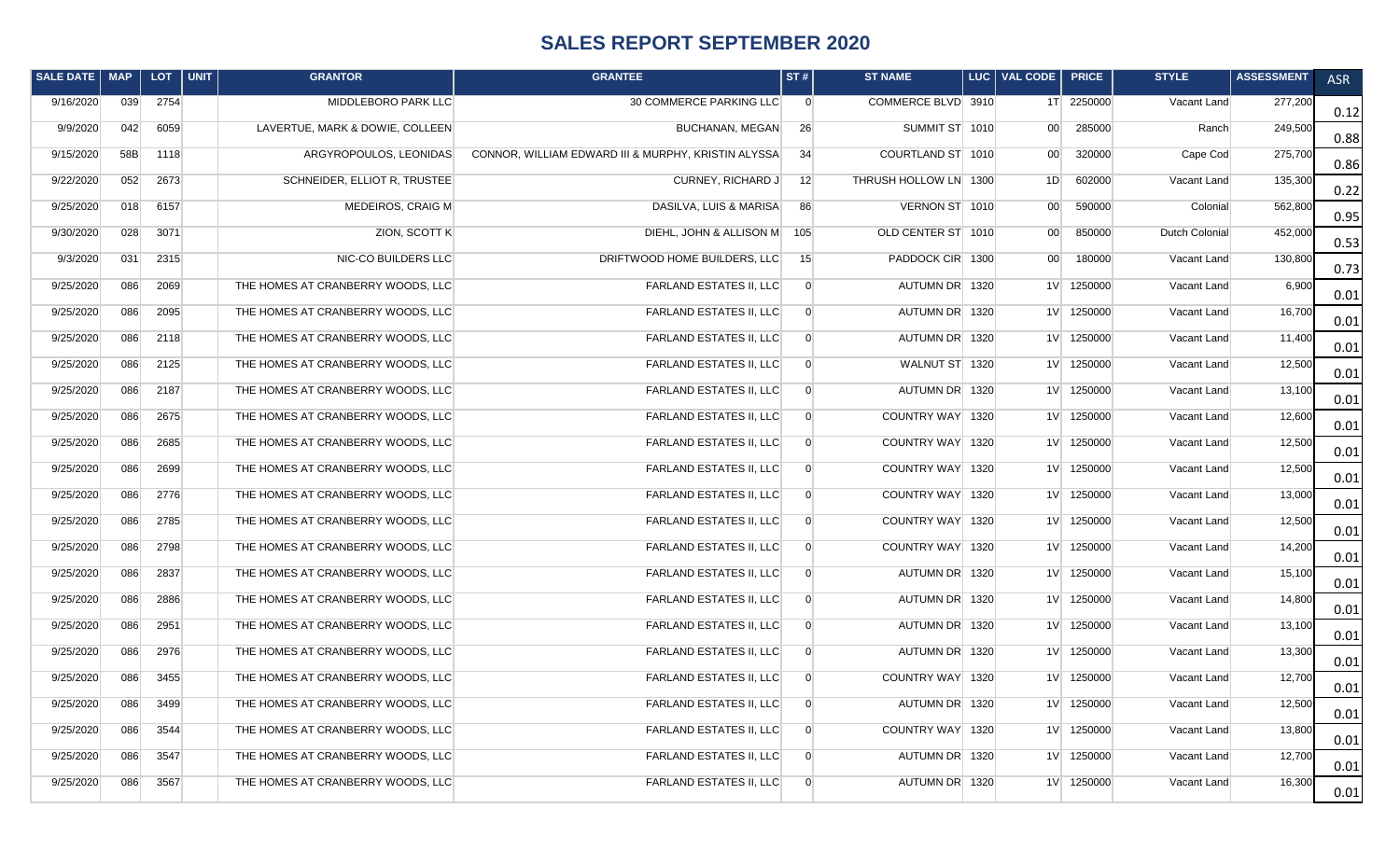| 9/25/2020 | 086 | 3612                   | THE HOMES AT CRANBERRY WOODS, LLC | <b>FARLAND ESTATES II, LLC</b>          | $\overline{0}$ | COUNTRY WAY 1320            |                 | 1V 1250000   | Vacant Land                 | 15,500  | 0.01 |
|-----------|-----|------------------------|-----------------------------------|-----------------------------------------|----------------|-----------------------------|-----------------|--------------|-----------------------------|---------|------|
| 9/25/2020 | 086 | 3628                   | THE HOMES AT CRANBERRY WOODS, LLC | <b>FARLAND ESTATES II, LLC</b>          | $\overline{0}$ | AUTUMN DR 1320              |                 | 1V 1250000   | Vacant Land                 | 13,600  | 0.01 |
| 9/25/2020 | 086 | 3678                   | THE HOMES AT CRANBERRY WOODS, LLC | FARLAND ESTATES II, LLC                 | $\overline{0}$ | COUNTRY WAY 1320            |                 | 1V 1250000   | Vacant Land                 | 12,500  | 0.01 |
| 9/25/2020 | 086 | 3715                   | THE HOMES AT CRANBERRY WOODS, LLC | <b>FARLAND ESTATES II, LLC</b>          | $\overline{0}$ | AUTUMN DR 1320              |                 | 1V 1250000   | Vacant Land                 | 12,700  | 0.01 |
| 9/25/2020 | 086 | 3745                   | THE HOMES AT CRANBERRY WOODS, LLC | FARLAND ESTATES II, LLC                 | $\overline{0}$ | AUTUMN DR 1320              |                 | 1V 1250000   | Vacant Land                 | 13,100  | 0.01 |
| 9/25/2020 | 086 | 3777                   | THE HOMES AT CRANBERRY WOODS, LLC | <b>FARLAND ESTATES II, LLC</b>          | $\overline{0}$ | AUTUMN DR 1320              |                 | 1V 1250000   | Vacant Land                 | 12,800  | 0.01 |
| 9/25/2020 | 086 | 4263                   | THE HOMES AT CRANBERRY WOODS, LLC | <b>FARLAND ESTATES II, LLC</b>          | $\overline{0}$ | AUTUMN DR 1320              |                 | $1V$ 1250000 | Vacant Land                 | 12,800  | 0.01 |
| 9/25/2020 | 086 | 4323                   | THE HOMES AT CRANBERRY WOODS, LLC | FARLAND ESTATES II, LLC                 | $\overline{0}$ | AUTUMN DR 1320              |                 | 1V 1250000   | Vacant Land                 | 13,100  | 0.01 |
| 9/25/2020 | 086 | 4357                   | THE HOMES AT CRANBERRY WOODS, LLC | FARLAND ESTATES II, LLC                 | $\overline{0}$ | AUTUMN DR 1320              |                 | 1V 1250000   | Vacant Land                 | 13,000  | 0.01 |
| 9/25/2020 | 086 | 4367                   | THE HOMES AT CRANBERRY WOODS, LLC | <b>FARLAND ESTATES II, LLC</b>          | $\overline{0}$ | AUTUMN DR 1320              |                 | 1V 1250000   | Vacant Land                 | 13,100  | 0.01 |
| 9/25/2020 | 086 | 4422                   | THE HOMES AT CRANBERRY WOODS, LLC | <b>FARLAND ESTATES II, LLC</b>          | $\overline{0}$ | COUNTRY WAY 1320            |                 | 1V 1250000   | Vacant Land                 | 13,200  | 0.01 |
| 9/25/2020 | 086 | 4439                   | THE HOMES AT CRANBERRY WOODS, LLC | <b>FARLAND ESTATES II, LLC</b>          | $\overline{0}$ | AUTUMN DR 1320              |                 | 1V 1250000   | Vacant Land                 | 13,500  | 0.01 |
| 9/25/2020 | 086 | 4449                   | THE HOMES AT CRANBERRY WOODS, LLC | <b>FARLAND ESTATES II, LLC</b>          | $\overline{0}$ | AUTUMN DR 1320              |                 | 1V 1250000   | Vacant Land                 | 13,100  | 0.01 |
| 9/25/2020 | 086 | 4471                   | THE HOMES AT CRANBERRY WOODS, LLC | <b>FARLAND ESTATES II, LLC</b>          | $\overline{0}$ | AUTUMN DR 1320              |                 | 1V 1250000   | Vacant Land                 | 12,700  | 0.01 |
| 9/25/2020 | 086 | 4492                   | THE HOMES AT CRANBERRY WOODS, LLC | FARLAND ESTATES II, LLC                 | $\overline{0}$ | AUTUMN DR 1320              |                 | 1V 1250000   | Vacant Land                 | 13,200  | 0.01 |
| 9/25/2020 | 086 | 5032                   | THE HOMES AT CRANBERRY WOODS, LLC | FARLAND ESTATES II, LLC                 | $\overline{0}$ | AUTUMN DR 1320              |                 | 1V 1250000   | Vacant Land                 | 13,200  | 0.01 |
| 9/25/2020 | 086 | 5146                   | THE HOMES AT CRANBERRY WOODS, LLC | FARLAND ESTATES II, LLC                 | $\overline{0}$ | AUTUMN DR 1320              |                 | 1V 1250000   | Vacant Land                 | 12,500  | 0.01 |
| 9/25/2020 | 086 | 5167                   | THE HOMES AT CRANBERRY WOODS, LLC | <b>FARLAND ESTATES II, LLC</b>          | $\overline{0}$ | AUTUMN DR 1320              |                 | 1V 1250000   | Vacant Land                 | 13,100  | 0.01 |
| 9/25/2020 | 086 | 5169                   | THE HOMES AT CRANBERRY WOODS, LLC | <b>FARLAND ESTATES II, LLC</b>          | $\overline{0}$ | AUTUMN DR 1320              |                 | 1V 1250000   | Vacant Land                 | 13,000  | 0.01 |
| 9/25/2020 | 086 | 5221                   | THE HOMES AT CRANBERRY WOODS, LLC | <b>FARLAND ESTATES II, LLC</b>          | $\Omega$       | AUTUMN DR 1320              |                 | 1V 1250000   | Vacant Land                 | 3,100   | 0.00 |
| 9/25/2020 | 086 | 5234                   | THE HOMES AT CRANBERRY WOODS, LLC | <b>FARLAND ESTATES II, LLC</b>          | $\overline{0}$ | AUTUMN DR 1320              |                 | 1V 1250000   | Vacant Land                 | 21,100  | 0.02 |
| 9/25/2020 | 086 | 5257                   | THE HOMES AT CRANBERRY WOODS, LLC | FARLAND ESTATES II, LLC                 | $\overline{0}$ | AUTUMN DR 1320              |                 | 1V 1250000   | Vacant Land                 | 13,400  | 0.01 |
| 9/25/2020 | 086 | 5299                   | THE HOMES AT CRANBERRY WOODS, LLC | FARLAND ESTATES II, LLC                 | $\overline{0}$ | AUTUMN DR (OFF) 1320        |                 | $1V$ 1250000 | Vacant Land                 | 3,600   | 0.00 |
| 9/18/2020 | 58F | 1916                   | <b>FRANCIS, JAIMIE</b>            | FERREIRA, ERIC & LAUREN                 | 17             | COURT END AVE 1010          | 00              | 335000       | Bungalow                    | 216,400 | 0.65 |
| 9/17/2020 | 087 | 2839<br>$\overline{2}$ | BERGEN, BRITTANY A                | GABRIEL, NIKLAS                         | 39             | SMITH ST 1021               | 00 <sub>0</sub> | 262000       | Condominium                 | 166,100 | 0.63 |
| 9/30/2020 | 052 | 3334                   | SCHNEIDER, ELLIOTT R ETAL TRUSTEE | GALVAO, HIOLANDA R & BOOKER, MARC J     | 32             | THRUSH HOLLOW LN 1010       | 1D              | 599900       | Colonial                    | 361,200 | 0.60 |
| 9/14/2020 | 041 | 2929                   | GARAFALO, JR THOMAS E             | GARAFALO, JR THOMAS E                   | $\overline{0}$ | PLYMOUTH ST 1300            | 1A              | 40000        | Vacant Land                 | 128,600 | 3.22 |
| 9/22/2020 | 49K | 3863                   | FRAIS, WILLIAMS E                 | GILLESPIE, EOIN R & MCGONAGLE, BROGAN K | 15             | CROWELL ST 1010             | 00 <sup>1</sup> | 355000       | <b>New England Colonial</b> | 262,200 | 0.74 |
| 9/25/2020 | 053 | 5399                   | CURRAN, DANIEL                    | GOUVEIA, JAMES                          | $\mathbf{3}$   | SPRING BROOK AVE 1010       | 1 <sub>V</sub>  | 286250       | Ranch                       | 226,400 | 0.79 |
| 9/25/2020 | 053 | 6135                   | CURRAN, DANIEL                    | <b>GOUVEIA, JAMES</b>                   | $\overline{0}$ | SPRING BROOK AVE (OFF) 1320 | 1 <sup>V</sup>  | 286250       | Vacant Land                 | 3,900   | 0.01 |
|           |     |                        |                                   |                                         |                |                             |                 |              |                             |         |      |